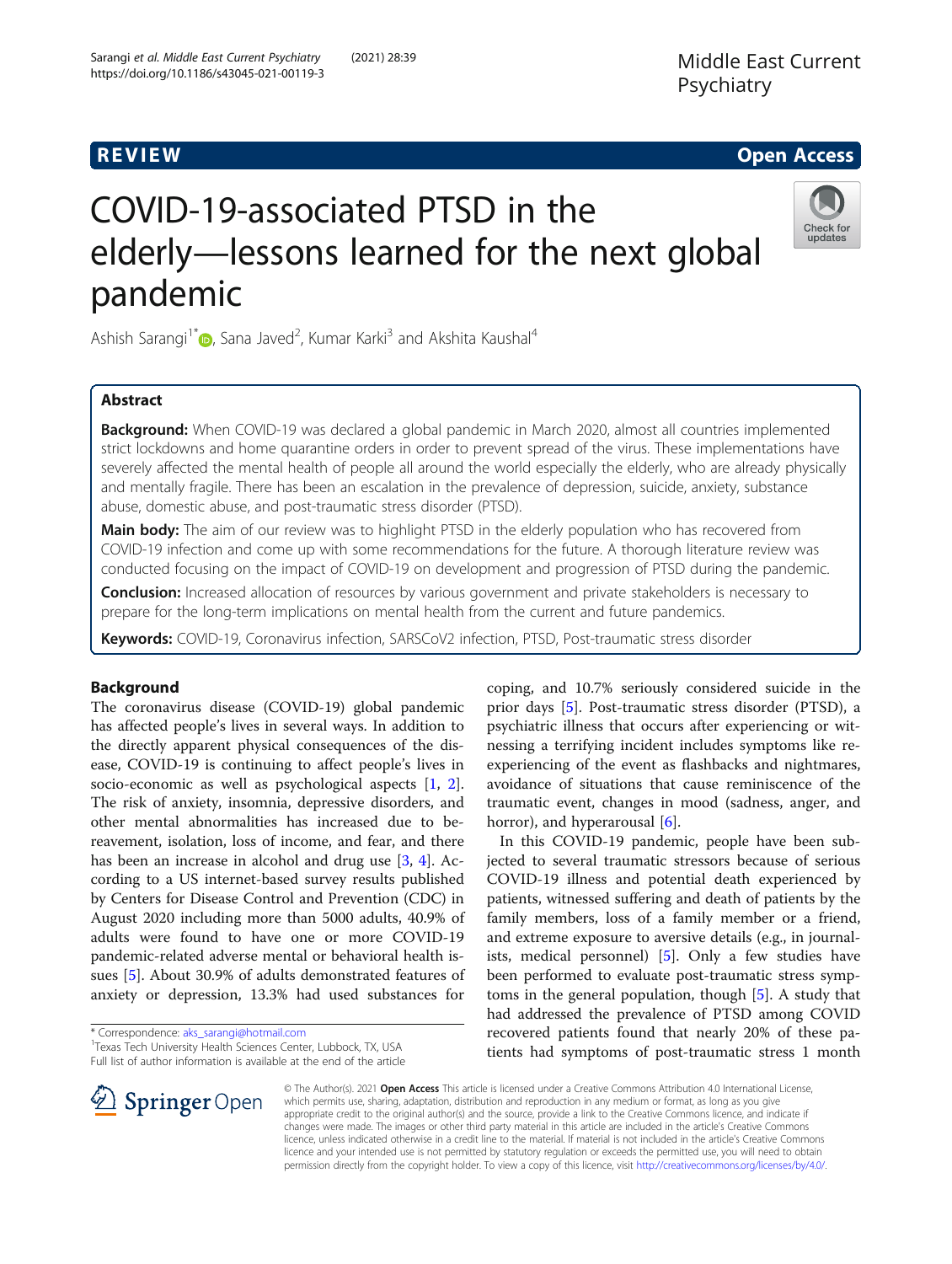following hospitalization [[7\]](#page-5-0). However, this study does not have a good representation of older adults above 65 years, who are the most vulnerable and the hardest-hit age group [[7,](#page-5-0) [8](#page-5-0)]. Current literature on PTSD primarily focuses on stressors like physical assault, sexual violence, war, accident, kidnapping, and being threatened with a weapon, as the causative triggers of PTSD [[9\]](#page-5-0). There is a minimum focus on infectious diseases as the trigger of PTSD. When infectious etiology is something like COVID-19 that can inflict several traumatic stressors on a significant portion of the world population, we believe that that has to be considered seriously.

The ongoing COVID-19 pandemic is likely not going to be the last one in history. We need to learn as much as possible from this pandemic to tackle the several problems associated with such a pandemic in a better way, should another such event occur in the future. Given the enormous impact of COVID-19 on the vulnerable elderly population, it is crucial to explore its effects on all aspects of their mental health, including post-traumatic stress-like symptoms. Therefore, we aim to review and discuss the correlation between COVID-19 and PTSD in the elderly population recovered from this infection.

# **Methods**

# Literature search

Two independent reviewers (AS, SJ) searched for articles on PubMed, Scopus, and Google Scholar. No time filter was applied during the database search. The key search terms "COVID-19" OR CORONAVIRUS INFECTION OR SARSCoV2 INFECTION AND "PTSD" OR POST TRAUMATIC STRESS DISORDER were used either alone or in combination to search for relevant articles. We applied filters for age 65+.

## Eligibility criteria

We included articles that have discussed post-traumatic stress disorder (PTSD) associated with COVID-19 in the geriatric population (65+ years) who are COVID-19 survivors. We looked for case reports, case series, observational studies, randomized controlled trials, and clinical trials. Those articles that have included people below 65 years were excluded. Letters and commentaries were excluded too.

# Data search and extraction

The initial literature search on PubMed, Scopus, and Google Scholar identified a total of 11,336 articles. After removing duplicates and irrelevant articles by going through titles and abstracts, 50 articles were identified as potentially eligible. We read the full text of those 50 articles to find the studies that fit our eligibility criteria (Table 1). A total of 23 were included in our narrative review (Fig. [1\)](#page-2-0).

# Main text

In the past few years, there have been accounts of emerging but somehow contained deadly viral epidemics in different parts of the world, including Ebola Virus disease, Nipah Virus infection, or Zika Virus disease. Coronavirus disease has successfully become a global pandemic affecting millions of people worldwide. This pandemic has adversely affected every aspect of people's lives ranging from economic, social, and physical to mental health. A significant proportion of people who survived the coronavirus disease face various respiratory and psychopathological sequelae  $[10]$  $[10]$ . The aim of this review is to systematically look at the existing literature regarding PTSD among the elderly to be armed with knowledge if any such global pandemic is to hit us further. The major limitation to the current literature is the method of obtaining results which is usually online and limits access to the people who are not avid technology users, thus leading to a general underrepresentation of people in the elder age group  $[11]$  $[11]$ . Even with this limitation, PTSD has been widely reported in the elderly worldwide.

A study from Spain has reported 6.81% of people from the elder age group suffering from PTSD during the COVID-19 pandemic [[11\]](#page-5-0). Another study from France has reported a 9.9% incidence of PTSD in the elderly age group surviving the coronavirus disease  $[12]$  $[12]$ . 26.9% of older adults surviving COVID-19 had PTSD symptoms in a study from China with intrusion symptoms in 30.8%, avoidance symptoms in 30.8%, and hyperarousal symptoms in  $30.8\%$  [[13\]](#page-5-0). In a study from Ireland, 1.6% of elderly study subjects had COVID-19-related PTSD [[14\]](#page-5-0). Either factually or due to the limitation mentioned above, a very consistent finding in the current literature is the resilience to PTSD or other forms of psychiatric distress found in the older age group compared to the younger ones [\[11](#page-5-0)–[20\]](#page-6-0). Most of studies link being female to higher incidence of PTSD [\[16,](#page-5-0) [19](#page-6-0)–[21](#page-6-0)]. Further, there is the incidence of enhanced PTSD symptoms if the patients have an existing chronic illness/non-communicable disease [[18,](#page-6-0) [22](#page-6-0), [23](#page-6-0)].

Table 1 Table summarizing articles included as potentially eligible for review

| Keywords                                                                     | PubMed | <b>Scopus</b> | Google Scholar/EMBASE |
|------------------------------------------------------------------------------|--------|---------------|-----------------------|
| "COVID-19" OR CORONAVIRUS INFECTION OR SARSC0V2 INFECTION AND "PTSD" OR POST | 69     | 68            | $9940 + 2259$         |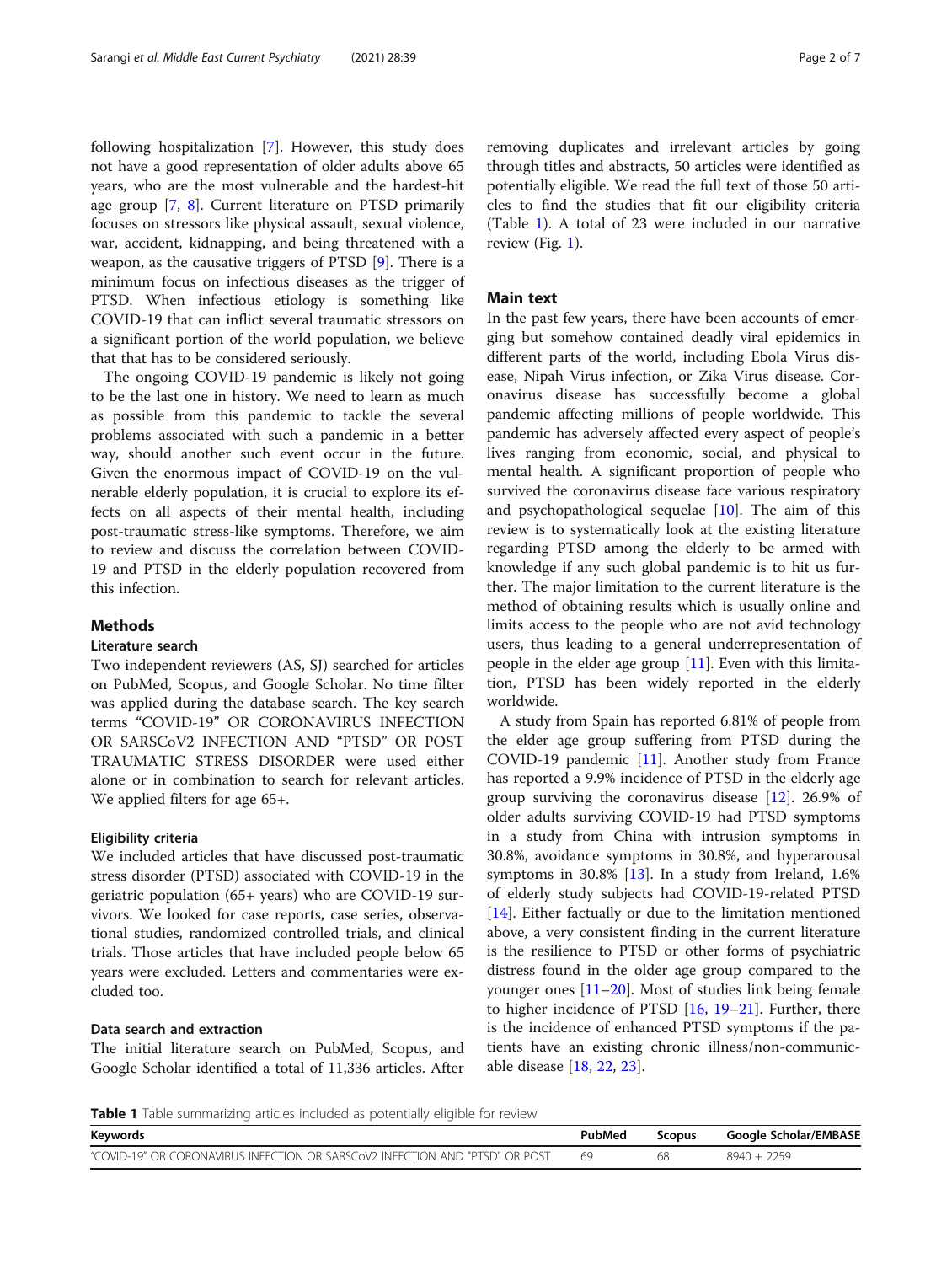<span id="page-2-0"></span>

Other factors contributing directly to PTSD-like symptoms are intensive care units (ICU) admissions and non-invasive ventilation [[12,](#page-5-0) [22](#page-6-0)]. Psychological distress at the onset of illness, pre-existing psychological disease, and psychotropic drugs are predictive or elevated distress in patients [[12,](#page-5-0) [14](#page-5-0), [18](#page-6-0)–[20,](#page-6-0) [24](#page-6-0)]. Another directly contributing factor to COVID-19 related PTSD is negatively self-rating one's wellbeing status and high perceived risk of COVID-19 [\[14](#page-5-0), [16](#page-5-0), [19,](#page-6-0) [24](#page-6-0)]. When patients are concerned about infecting others, especially their loved ones, or are being discriminated against, it leads to a higher possibility of distress [[24](#page-6-0)]. COVID-19 symptom load and hospitalization define PTSD symptom severity [\[12](#page-5-0), [20](#page-6-0), [25\]](#page-6-0).

A belief that adequate information is provided to patients related to COVID-19 decreases PTSD symptom severity [[11\]](#page-5-0). Economic stability is protective for excessive distress pertaining to COVID-19, and so is retirement [\[11,](#page-5-0) [16,](#page-5-0) [18\]](#page-6-0). Socially supportive network tiers while maintaining social distance, living with families, and feeling connected contribute to decreased incidence of COVID-19-related PTSD [[13,](#page-5-0) [14,](#page-5-0) [16](#page-5-0), [25](#page-6-0)]. A study from China concluded that C-reactive protein (CRP) positively correlated to increased PTSD symptoms in patients [\[21](#page-6-0)].

Reports of elevated post-traumatic stress symptoms related to continuous traumatic stress in contrast to patients exposed to trauma that has ended were published in a study from Israel [\[16\]](#page-5-0). Another study from Israel documented that higher post-traumatic growth scores attributed to prior trauma were associated with higher COVID-19-related PTSD symptoms [[19](#page-6-0)]. A study from New York, USA, found that the patients who had chronic PTSD had significantly decreased PTSD symptoms relative to trauma-exposed healthy individuals during the COVID-19 pandemic [[17\]](#page-5-0).

The current situation in India is alarming, where COVID-19 infection has become so rampant that hospital beds are not available, nor is oxygen. Morgues and crematoriums are struggling with an increasingly large number of dead bodies. According to the latest report by World Health Organization (WHO, 12 May 2021), the total confirmed cases have risen to 2, 29, and 92,517, while total deaths are 249,992 [\[26](#page-6-0)]. Subhashish Mohanty et al. 2021 has reported a case of a 65-year-old man who committed suicide after getting positive COVID-19 result on 5 May 2021. After his health deteriorated, his family members put him in social isolation; suffering from mental trauma, he hung himself from a tree [\[27](#page-6-0)].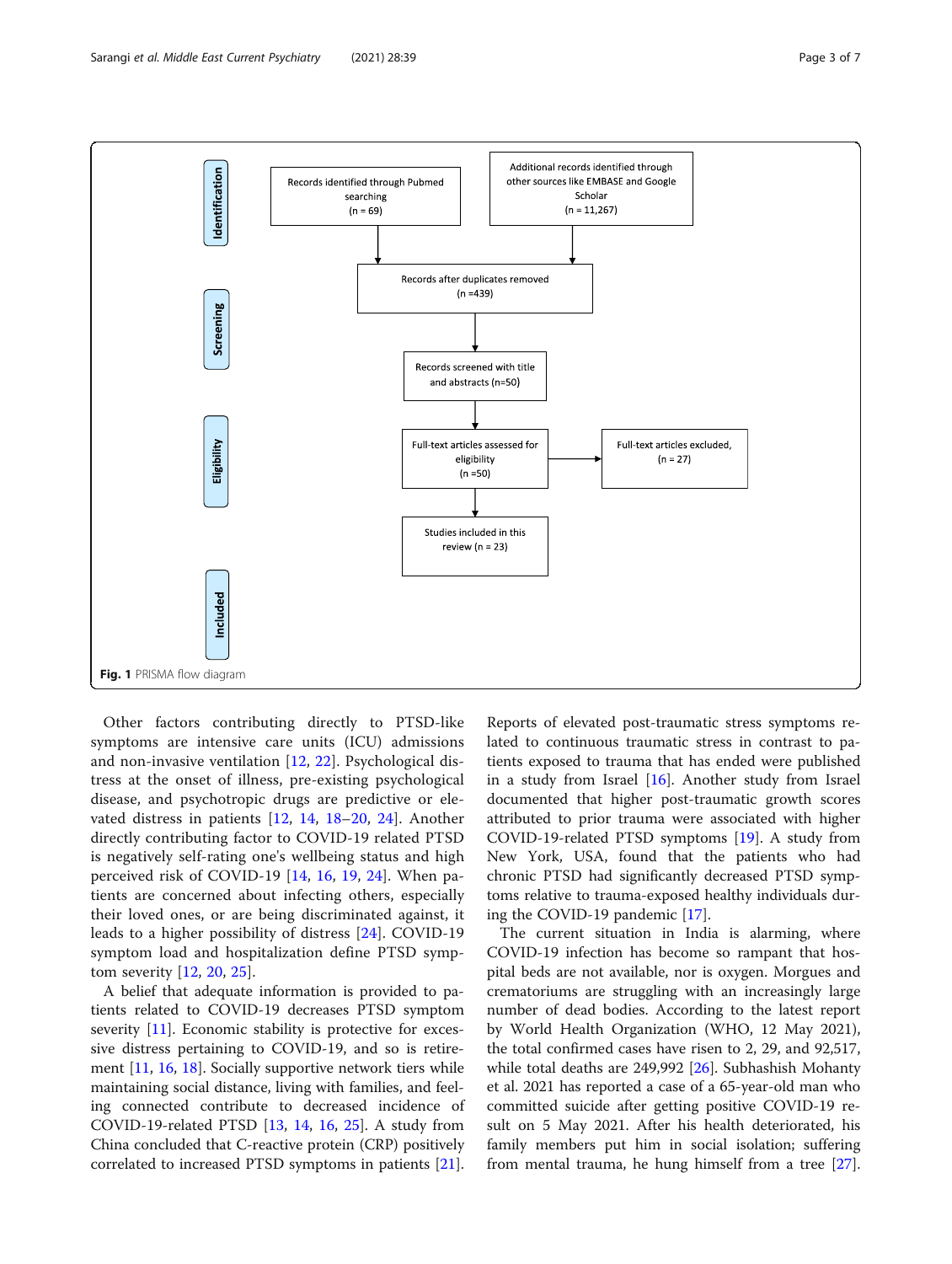Reports like these clearly show that people, especially the elderly, suffer tremendously at the hands of COVID-19 infection spread. Individuals are not even turning up for cremation and burial of their relatives. Similarly, in Nepal, the rates of positive tests have risen to 44%, more than half of what it was a month ago, while only 1% of the population is vaccinated [[28\]](#page-6-0). With an increase in rate and severity of COVID-19 infection, the number of hospitalized patients and mourning population is on the rise as well. This, combined with less advanced healthcare systems, can increase the social isolation and loneliness, thus prompting greater psychopathology after remission [\[29](#page-6-0)].

Rehman et al. (2021) has discussed how the current pandemic has affected Indian people in various ways depending on their socio-economic status and profession [[30\]](#page-6-0). For instance, a frontline healthcare worker is more fearful than those working from their home, such as software engineers, and a person who is economically unstable and has to worry about the daily need of his/ her family is more distressed than the person who is stable [\[30](#page-6-0)]. Since the whole world is suffering due to the pandemic, irrespective of being exposed to the virus, people might feel anxious regarding contracting the disease, falling sick, or even dying, leading to feelings of helplessness or even mental breakdown [[31](#page-6-0)]. With a large number of confirmed cases and death from the corona virus and its socio-economic consequences worldwide, this has been the most traumatic event compared to all the disease outbreaks in recent times [\[32](#page-6-0)]. Uncertainties related to this novel virus, failure of the national healthcare system to handle the crisis effectively, and lack of health care infrastructure set ripple effect and worsen paranoia and anxiety during this pandemic [\[32](#page-6-0)]. Studies have shown that subjective experience of fear is associated with PTSD development more than the objective experience [[33\]](#page-6-0). Negative or sensational media reports and witnessing the severity of disease in people all around the globe can stimulate the subconscious perception of threat and induce a subjective experience of fear in people [[33\]](#page-6-0).

People with PTSD are at amplified risk of suicidal ideation, attempts, and even death by suicide compared to the general population; however, they are less likely to seek help because of the fear of stigmatization, belief that symptoms will decrease gradually, and sometimes lack of enough information about the disease itself [\[34](#page-6-0)]. Measures should be taken to prevent people from developing PTSD in the first place and provide them care and treatment after they develop symptoms of PTSD. The Centers for Medicare & Medicaid Services (CMS) recommend the nursing home residents be involved in safe communal activities by maintaining social distancing during the lockdown time to combat isolation [\[35](#page-6-0)]. Book

clubs, bingo, movies, therapy animals, physical contact with the loved ones through plastic protective barriers are few examples of activities that can help people deal with these stressful times [[35\]](#page-6-0). Experts have suggested the use of telehealth for the early identification and treatment of PTSD and other mental health disorders in those who are experiencing significant stressors [[35\]](#page-6-0). Society and country also must provide its people with help regarding jobs, medical care, and basic needs such as food, housing, education, which would ultimately help reduce the distress during this time of pandemic [\[35](#page-6-0)]. Conventional mental health improvement programs such as self-help groups, 12-step programs, and spiritual groups, have already started using online-based platforms to continue helping people [[35\]](#page-6-0). A meta-analysis performed by Olthuis et al. in 2016 concluded that distant-delivered cognitive-behavioral therapy (CBT) successfully reduced PTSD [\[36](#page-6-0)]. Two other metaanalyses (Lewis et al. 2019; Sijbrandij et al. 2016) on CBT provided through the internet to PTSD patients also yielded similar results [[36\]](#page-6-0). An uncontrolled open trial performed by Spence et al. in 2013 found that combined internet-delivered CBT and online Eye Movement Desensitization and Reprocessing (EMDR) reduced the severity of PTSD in adults and children [[36\]](#page-6-0). There is a need to perform further studies to study the effects of web-based EMDR on PTSD, though [\[36](#page-6-0)]. Nonetheless, these internet-delivered therapies could be vital in managing PTSD among COVID-survivors in these COVID-inflicted times when in-person therapies are risky.

The underlying mechanisms for the risk of psychiatric ailments in people infected with COVID-19 are still unclear. Some of the reasons can be the negative psychological effects, the fear of quarantine and social isolation, uncertainty and death, compromised health after severe viral infections, economic burden, and even misinformation. One study even found the prevalence of post-COVID PTSD similar to that of disaster situations (5– 10%) [[12\]](#page-5-0). Also, PTSD prevalence is related to the severity of the traumatic events [[37](#page-6-0)]; we can assume that COVID-19 infection is more likely to be traumatic for patients who develop severe symptoms.

An existing psychiatric illness was also a significant risk factor for the development of COVID-19-associated PTSD. A study found that out of 33.5% of patients with a pre-existing psychiatric condition, 6.5% developed PTSD at 4 weeks follow-up [[12](#page-5-0)]. These results suggest that, as classically described in the PTSD literature, COVID-19-related PTSD can arise from the association between patients' psychological vulnerability and the traumatic impact of the disease, which is also the reason why there is a high prevalence of COVID-19-associated PTSD during the acute phase [\[38](#page-6-0)].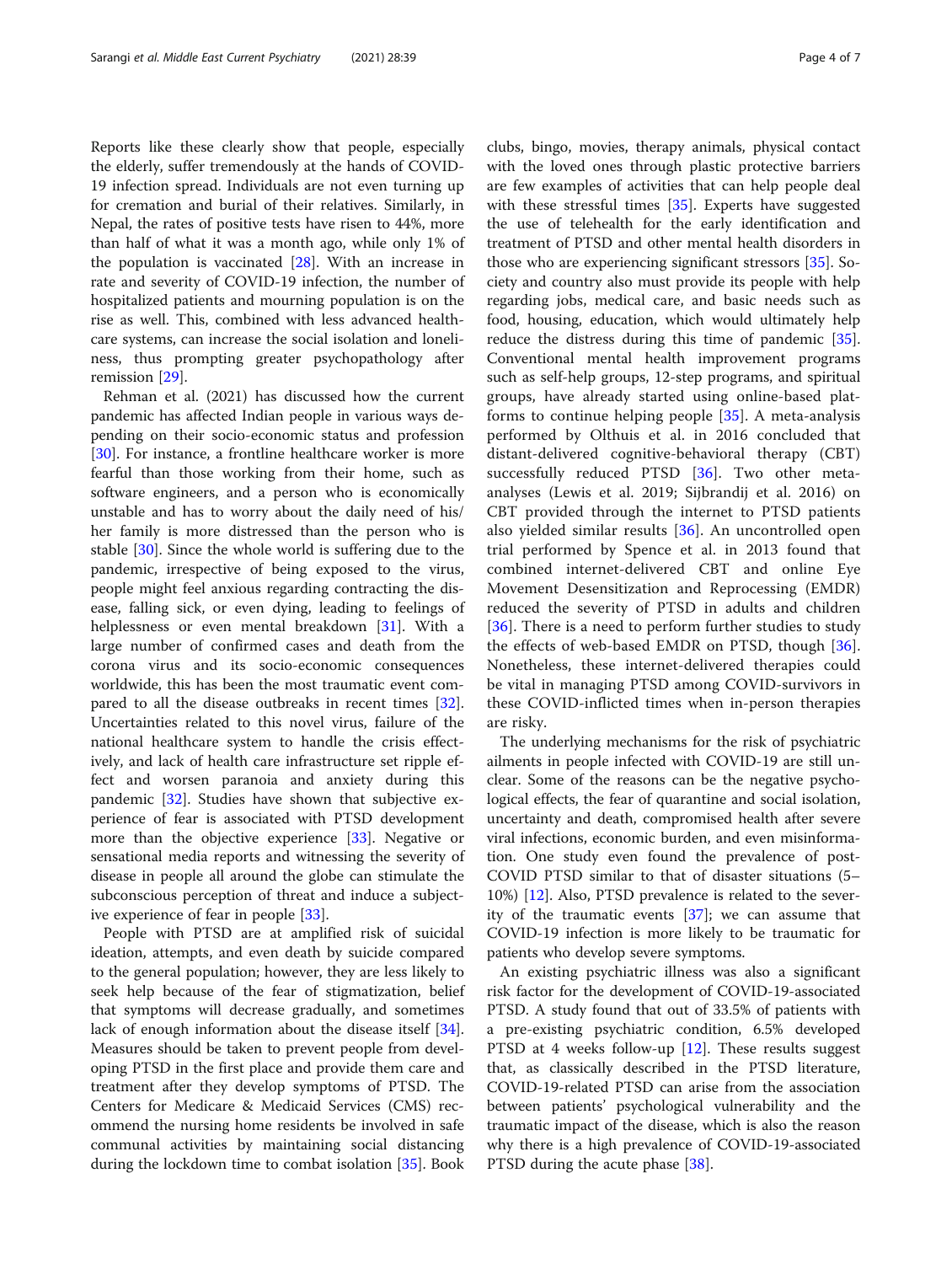It is still unknown how long the survivors can have persistent PTSD symptoms, making it difficult for psychiatrists to apply classical PTSD treatment strategies. Few studies found that symptoms of PTSD could also appear months later [\[39](#page-6-0)]. Others found that the prevalence of PTSD among SARS survivors was 9.8% in the early recovery phase and increased up to 25.6% after 30 months [[40](#page-6-0)]. It is too early to consider that the present results reflect the definitive impact of the epidemic, and future studies should investigate the PTSD prevalence among COVID-19 patients more than 1 month after this traumatic experience. In addition, the mean age to develop psychiatric disorders and suicide in patients during the Severe Adult Respiratory Syndrome (SARS) outbreak was 3.42 (SD = 2.80) years [[41](#page-6-0)]. Therefore, it is crucial for the physicians taking care for the COVID-19 survivors to monitor their mental health conditions in the first 3–4 years, especially for PTSD/acute stress disorder.

The "cytokine storm" is classically associated with a severe COVID-19 infection [\[42\]](#page-6-0). Patients are found to have higher levels of inflammatory cytokines like interleukin (IL)-1β, IL-4, IL-6, IL-10, interferon (IFN)-γ, CXCL10, and CCL2 [[43\]](#page-6-0). Several psychiatric illnesses, including depression, bipolar mood disorder, obsessivecompulsive disorder, etc., are associated with high cytokine levels and associated inflammatory state [[44](#page-6-0), [45](#page-6-0)]. Thus, further research is needed on how these inflammatory biomarkers are associated with various psychiatric illnesses, including PTSD in COVID-19 survivors. This way, it may be possible to identify new specific targets to treat inflammation-related neuropsychiatric conditions [[46](#page-6-0)].

Elderly people are the most affected by COVID-19 infection in terms of mortality, reaching 14.8% for individuals over 80 versus 0.2% for individuals under 40 years [[47\]](#page-6-0). They are prone to COVID-19 infection more than the general population. They are also less able to follow the CDC-recommended preventive guidelines like wearing masks, hand hygiene, or social distancing/isolation because of cognitive issues. Loneliness and psychiatric disorders are more prevalent in this age group, further enhanced because of the COVID-19 pandemic. Moreover, they are less accustomed to the use of mobile phones or telepsychiatric services, and with restrictions to public transport due to COVID-19, it has become challenging for this population to seek professional mental health care. There is an imminent need to create more awareness among not only psychiatrists, psychologists, but also public health officials and infectious disease physicians on post-COVID PTSD in the elderly population. It is essential to effectively identify these vulnerable individuals at greater risk of developing PTSD due to the current pandemic and the associated quarantine. We need to build more and better psychological support systems, in-person or virtual, crisis interventions that can help reduce anxiety and post-traumatic stress in this population. It is important to reinforce the factors that can help in successfully containing the infection spread and greater quarantine compliance alongside developing extra support system for high-risk individuals, i.e., those at higher risk of the adverse psychological and social consequences of quarantine [\[48](#page-6-0)]. Governments can implement more effective methods to dismiss the unrealistic information regarding COVID-19 and the vaccination, spreading information regarding proper containment methods, and financially supporting the elderly population. These steps are essential to combat the rising morbidity and mortality of the current pandemic. Consequently, an epidemiological monitoring system is currently being set up concerning COVID-19 units in psychiatry, supporting the National Coordination of Regional Clinical Research Mechanisms in Psychiatry and Mental Health. This system will effectively calculate the efficacy of the preventive measures, morbidity, mortality, and access to recovery centers. Such a monitoring system can be dedicated to the care of all patients with psychiatric illness to record the progression of infectious morbidity/mortality, monitor treatments, and the number of psychiatric decompensation episodes/complications [[49\]](#page-6-0).

Utilizing positive coping mechanisms like physical and mental exercises, social support utilization, being in touch with family and friends, and diverting thoughts from the current pandemic, have seen to be beneficial to deal with the stress of COVID-19 [\[18](#page-6-0)]. These findings in a Georgian sample agree with previous studies to reduce psychological stress [[50\]](#page-6-0). It is important to promote cognitive and behavioral coping strategies at the national level as simple primary prevention advice. Similarly, tobacco and alcohol consumption should also be strongly discouraged.

Peritraumatic distress is a crucial forecaster of posttraumatic stress disorder, but even this is not specific to COVID-19. China developed a COVID-19 Peritraumatic Distress Index (CPDI), which is a rapid data-gathering tool (10 min). The psychometric properties of the Italian version are satisfactory and confirm that CPDI is a tool that is fast, non-intrusive, administered online, and therefore "safe" in the acute settings. It allows identifying person's requirements and suggesting rapid interventions [[15](#page-5-0)].

With a rise in the number of intensive care unit (ICU) survivors, there has been an increase in psychological morbidity in patients and their families. One study highlighted that ICU diaries could potentially help reduce ICU-related PTSD and anxiety if appropriate psychiatric follow-up care is available. Clinicians must be prepared to appreciate the severity and prevalence of psychiatric complications of grave diseases [\[51](#page-6-0)].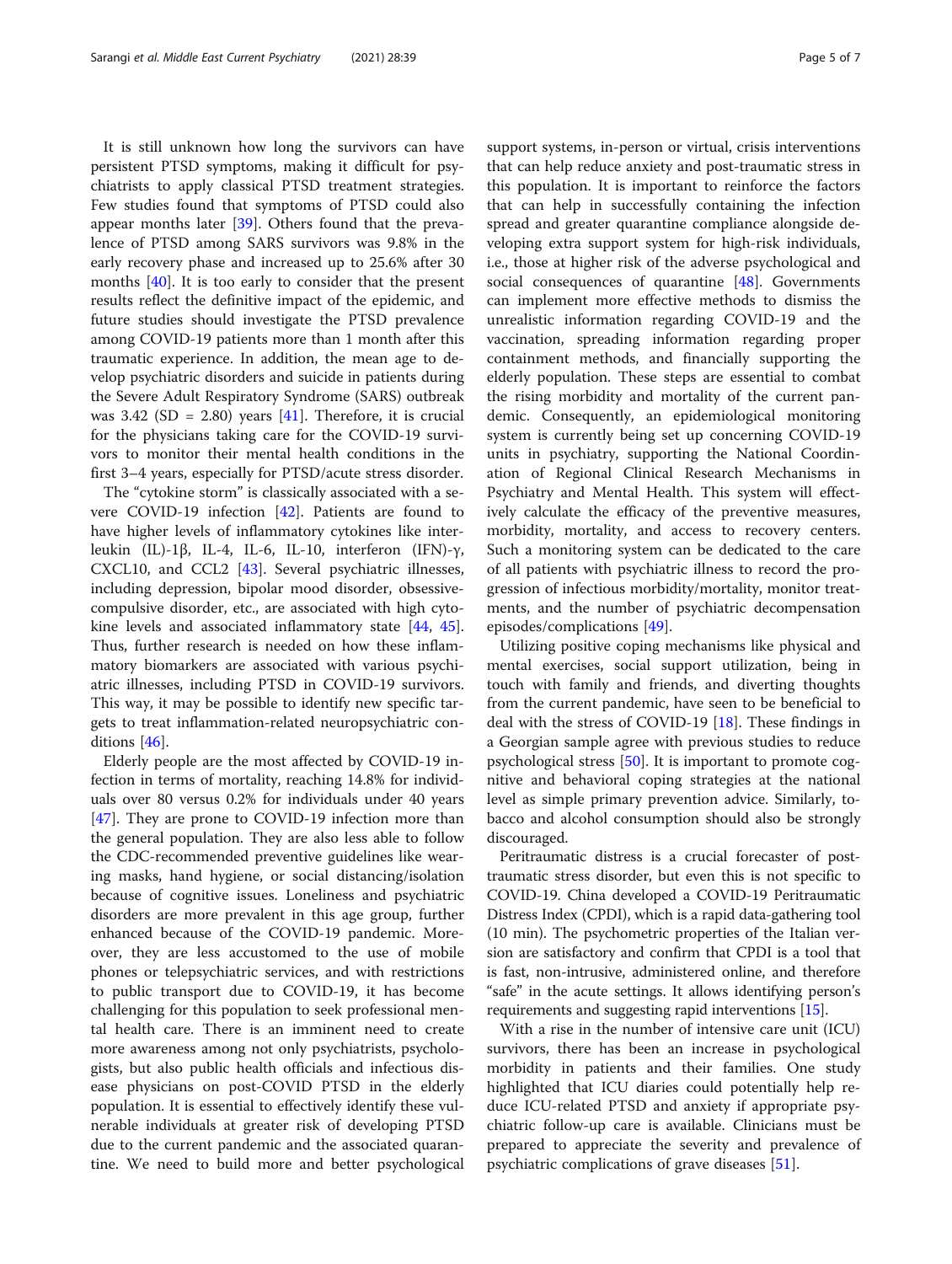<span id="page-5-0"></span>Total or partial closure of mental health facilities is especially problematic. Still, regular appointments via videoconferencing with the patients and arranging home visits and specific case-management can be organized to support these individuals after hospital discharge, helping them cope with confinement, which can induce a recurrence of mental disorders. It can also monitor high-risk suicidal patients, detect and treat early warning signs of PTSD, and provide psychoeducation. Psychiatrists and clinicians can also implement measures to improve the sleep quality of these individuals, providing them with stress management and coping strategies [\[49\]](#page-6-0).

## Conclusion

Amidst the COVID-19 pandemic, we should reorganize our health infrastructure and create more emergency health services, and be prepared to manage the confinementrelated negative mental health issues that may linger even after the pandemic is over. It is only logical that we should be well equipped for such epidemics with particular attention to mental health care. More than ever, it is vital to expand scientific knowledge to optimize clinical, therapeutic, and organizational decision-making and draw lessons for future epidemics.

#### Abbreviations

COVID-19: Coronavirus disease-19; PTSD: Post-traumatic stress disorder; CDC: Centers for Disease Control and Prevention; ICU: Intensive care unit; CRP: C-reactive protein; WHO: World Health Organization; CMS: Centers for Medicare & Medicaid Services; CBT: Cognitive behavioral therapy; EDMR: Eye Movement Desensitization and Reprocessing; SARS: Severe Adult Respiratory Syndrome; IL: Interleukin; IL-1β: Interleukin 1 beta; IFN-γ: Interferon-gamma; CXCL10: C-X-C motif chemokine ligand 10; CCL2: C-C motif chemokine ligand 2; CPDI: COVID-19 Peritraumatic Distress Index

#### Acknowledgements

None

#### Authors' contributions

Conception or design of the work—AS. Data collection—SJ. Data analysis and interpretation—SJ. Drafting the article—AS, SJ, KK, and AK. Critical revision of the article—AS. All authors have read and approved the final version of the manuscript.

#### Funding

None received.

## Availability of data and materials

Data sharing is not applicable to this article as no datasets were generated or analyzed during the current study.

#### **Declarations**

#### Ethics approval and consent to participate

No ethical approval obtained or required for the purposes of this study. Consent to participate was not applicable.

#### Consent for publication

Not applicable.

#### Competing interests

The authors declare that they have no competing interests.

#### Author details

<sup>1</sup> Texas Tech University Health Sciences Center, Lubbock, TX, USA. <sup>2</sup> Nishtar Medical University, Multan, Pakistan. <sup>3</sup>National Medical College, Birgunj Nepal. <sup>4</sup>Dr. Rajender Prasad Government Medical College and Hospital Kangra, Himachal Pradesh, India.

### Received: 4 June 2021 Accepted: 22 June 2021 Published online: 30 June 2021

#### References

- Khan S, Siddique R, Bai Q, Shabana, Liu Y, Xue M, Nabi G, Liu J (2020 Dec) Coronaviruses disease 2019 (COVID-19): causative agent, mental health concerns, and potential management options. J Infect Public Health 13(12): 1840–1844. <https://doi.org/10.1016/j.jiph.2020.07.010>
- 2. Impact of COVID-19 on people's livelihoods, their health and our food systems. World Health Organization; 2020. Available online: https://www. who.int/news/item/13-10-2020-impact-of-covid-19-on-people's-livelihoodstheir-health-and-our-food-systems. Accessed 27 May 2021.
- 3. COVID-19 disrupting mental health services in most countries, WHO survey. World Health Organization; 2020. Available online: [https://www.who.int/](https://www.who.int/news/item/05-10-2020-covid-19-disrupting-mental-health-services-in-most-countries-who-survey) [news/item/05-10-2020-covid-19-disrupting-mental-health-services-in-most](https://www.who.int/news/item/05-10-2020-covid-19-disrupting-mental-health-services-in-most-countries-who-survey)[countries-who-survey](https://www.who.int/news/item/05-10-2020-covid-19-disrupting-mental-health-services-in-most-countries-who-survey) Accessed 27 May 2021
- 4. Panchal N, Kamal R, cox C, Garfield R. The implications of COVID-19 for mental health and substance use. KFF. 2021. Available online: [https://www.](https://www.kff.org/coronavirus-covid-19/issue-brief/the-implications-of-covid-19-for-mental-health-and-substance-use/) [kff.org/coronavirus-covid-19/issue-brief/the-implications-of-covid-19-for](https://www.kff.org/coronavirus-covid-19/issue-brief/the-implications-of-covid-19-for-mental-health-and-substance-use/)[mental-health-and-substance-use/](https://www.kff.org/coronavirus-covid-19/issue-brief/the-implications-of-covid-19-for-mental-health-and-substance-use/) Accessed 27 May 2021
- 5. Tucker P, Czapla CS. Post-COVID stress disorder: another emerging consequence of the global pandemic. Psychiatric Times; 2021. Available online: [https://www.psychiatrictimes.com/view/post-covid-stress-disorder](https://www.psychiatrictimes.com/view/post-covid-stress-disorder-emerging-consequence-global-pandemic)[emerging-consequence-global-pandemic](https://www.psychiatrictimes.com/view/post-covid-stress-disorder-emerging-consequence-global-pandemic) Accessed 27 May 2021
- 6. What is posttraumatic stress disorder? What Is PTSD? The American Psychiatric Association; 2020. Available online: [https://www.psychiatry.org/](https://www.psychiatry.org/patients-families/ptsd/what-is-ptsd) [patients-families/ptsd/what-is-ptsd](https://www.psychiatry.org/patients-families/ptsd/what-is-ptsd) Accessed 27 May 2021
- 7. Matalon N, Dorman-Ilan S, Hasson-Ohayon I, Hertz-Palmor N, Shani S, Basel D et al (2021) Trajectories of post-traumatic stress symptoms, anxiety, and depression in hospitalized COVID-19 patients: A one-month follow-up. J Psychosom Res 143:110399
- 8. Powell T, Bellin E, Ehrlich AR (2020 Jun 29) Older adults and Covid-19: the most vulnerable, the hardest hit. Hast Cent Rep 50(3):61–63. [https://doi.](https://doi.org/10.1002/hast.1136) [org/10.1002/hast.1136](https://doi.org/10.1002/hast.1136)
- 9. Kessler RC, Rose S, Koenen KC, Karam EG, Stang PE, Stein DJ et al (2014) How well can post-traumatic stress disorder be predicted from pre-trauma risk factors? An exploratory study in the WHO World Mental Health Surveys. World Psychiatry 13(3):265–274
- 10. Bellan M, Soddu D, Balbo PE, Baricich A, Zeppegno P, Avanzi GC et al (2021) Respiratory and psychophysical sequelae among patients with COVID-19 four months after hospital discharge. JAMA Netw Open 4(1)
- 11. González-Sanguino C, Ausín B, Castellanos MÁ, Saiz J, López-Gómez A, Ugidos C, Muñoz M (2020) Mental health consequences during the initial stage of the 2020 coronavirus pandemic (COVID-19) in Spain. Brain Behav Immun 87:172–176. <https://doi.org/10.1016/j.bbi.2020.05.040>
- 12. Horn M, Wathelet M, Fovet T, Amad A, Vuotto F, Faure K et al (2020) Is COVID-19 associated with posttraumatic stress disorder? J Clin Psychiatry 82(1)
- 13. Cai X, Hu X, Ekumi IO, Wang J, An Y, Li Z, Yuan B (2020) Psychological distress and its correlates among COVID-19 survivors during early convalescence across age groups. Am Journal of Geriatr Psychiatry 28(10): 1030–1039. <https://doi.org/10.1016/j.jagp.2020.07.003>
- 14. Karatzias T, Shevlin M, Murphy J, McBride O, Ben-Ezra M, Bentall RP, Vallières F, Hyland P (2020) Posttraumatic stress symptoms and associated comorbidity during the COVID-19 pandemic in Ireland: a population-based study. J Trauma Stress 33(4):365–370. <https://doi.org/10.1002/jts.22565>
- 15. Costantini A, Mazzotti E (2020) Italian validation of CoViD-19 Peritraumatic Distress Index and preliminary data in a sample of general population. Riv Psichiatr 55(3):145–151. <https://doi.org/10.1708/3382.33570>
- 16. Lahav Y (2020) Psychological distress related to COVID-19 The contribution of continuous traumatic stress. J Affect Disord 277:129–137. [https://doi.org/1](https://doi.org/10.1016/j.jad.2020.07.141) [0.1016/j.jad.2020.07.141](https://doi.org/10.1016/j.jad.2020.07.141)
- 17. Rutherford BR, Choi CJ, Chrisanthopolous M, Salzman C, Zhu C, Montes-Garcia C, Liu Y, Brown PJ, Yehuda R, Flory J, Neria Y, Roose SP (2021) The COVID-19 pandemic as a traumatic stressor: mental health responses of